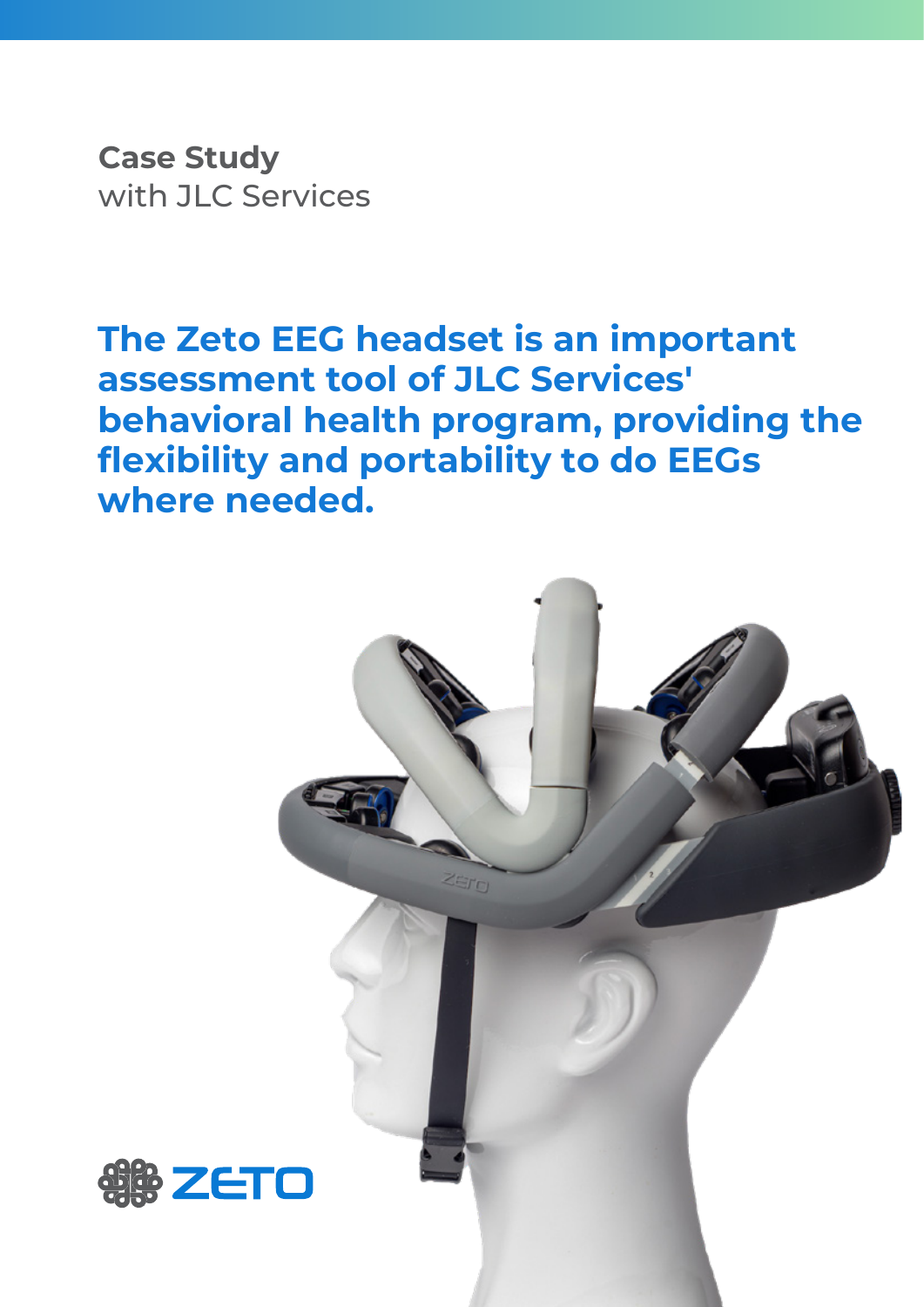## **History**

In 2021, Zeto started working with JLC Services, which provides innovative neuromodulation programs to improve mental wellness in Ohio, Virginia Beach, Austin, Kansas City, and Seattle.

Depression, substance abuse, and post-traumatic stress disorder (PTSD) are massive health issues and, when left unmanaged, cause poor outcomes. According to National Alliance on Mental Illness, 21% of U.S. adults experienced mental illness in 2020, representing 1 in 5 adults.

Joe Charles, President of JLC Services, says his company's mission is to save lives and help people become the best version of themselves. The company's goal is to provide the highest quality treatment for individuals with behavioral health disorders to enhance their recovery and improve their quality of life.

The Zeto EEG headset is an important assessment tool of JLC Services' behavioral health program, as it provides the flexibility and portability to do EEGs where needed. For this program, JLC Services partnered with Zeto to conveniently record EEGs, and other healthcare companies to develop technologies that personalize brain care.

#### **Problem**

JLC Services was looking for an EEG device with a simple, easy setup that could be done by the company's staff after minimal training. JLC Services needed a convenient device for the team and for patients that is modern, portable, and does not use gel.

### **About the Program**

The JLC Services program consists of four steps that use brain wave recordings via EEG for the first and final steps. The process uses an EEG to detect unique frequency patterns that occur within each patient's brain before and after brain stimulation. This pattern differs from person to person based on their neurophysiology and current cognitive condition.

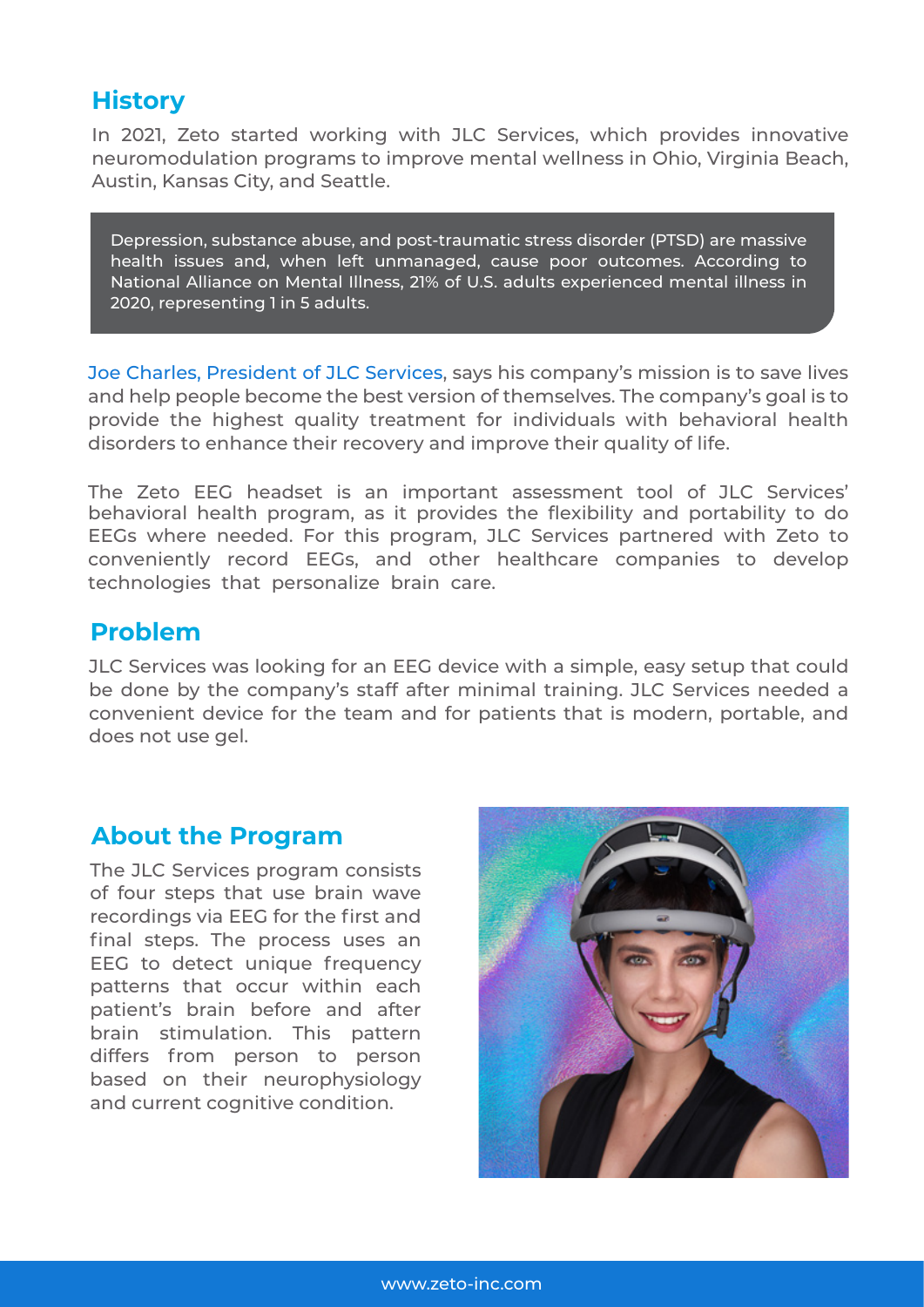The brain wave recordings take about 10 minutes to perform while the patient keeps their eyes closed. That's when the Zeto EEG headset is used. The resulting EEG data is submitted for quantitative analysis, often called quantitative EEG (qEEG). During this analysis, the JLC Services team assesses specific brain coherence patterns to help shape the patient's brain stimulation protocols.

Based on their unique EEG metrics, each patient receives a series of personalized (noninvasive) brain stimulations that can occur over several days or weeks. Upon completion of these brain stimulations, patients receive their second 10-minute Zeto EEG to assess changes in brain wave activity that result from these sessions. As result, JLC Services can objectively assess the treatment outcomes.

# **Solution**

**"Zeto has all I need – it's portable and wireless. The setup is under 5 minutes and could be done after minimal training. Patients like it because there is no gel. It's easy for me to travel with it and do EEGs where I need them to do. I have multiple people do EEGs at various locations throughout Ohio, Virginia Beach, Kansas City, and Seattle. Zeto has made the process of setup and doing the EEG very simple and effortless."**



**Joe Charles** President of JLC Services

### **How It Works**

"My colleagues do a few EEGs every month. I will do as many as 20–30 in a month. I do EEGs in sheriff's offices in Ohio, a CrossFit gym in Kansas City, a naval base in Virginia Beach, private residences throughout the country, and the other day I did an EEG at a college campus building in Cleveland. I am not sure if your system can be any more flexible and durable.

Having never done an EEG before using Zeto, I can only say it is very easy to set up. People think it is very cool looking. Many take selfies with it on. I do not have anything to relate to it other than it is simple, and it always works. Being wireless and the ease of use of the electrodes provides me the opportunity to do EEGs anywhere in the country," Joe explained.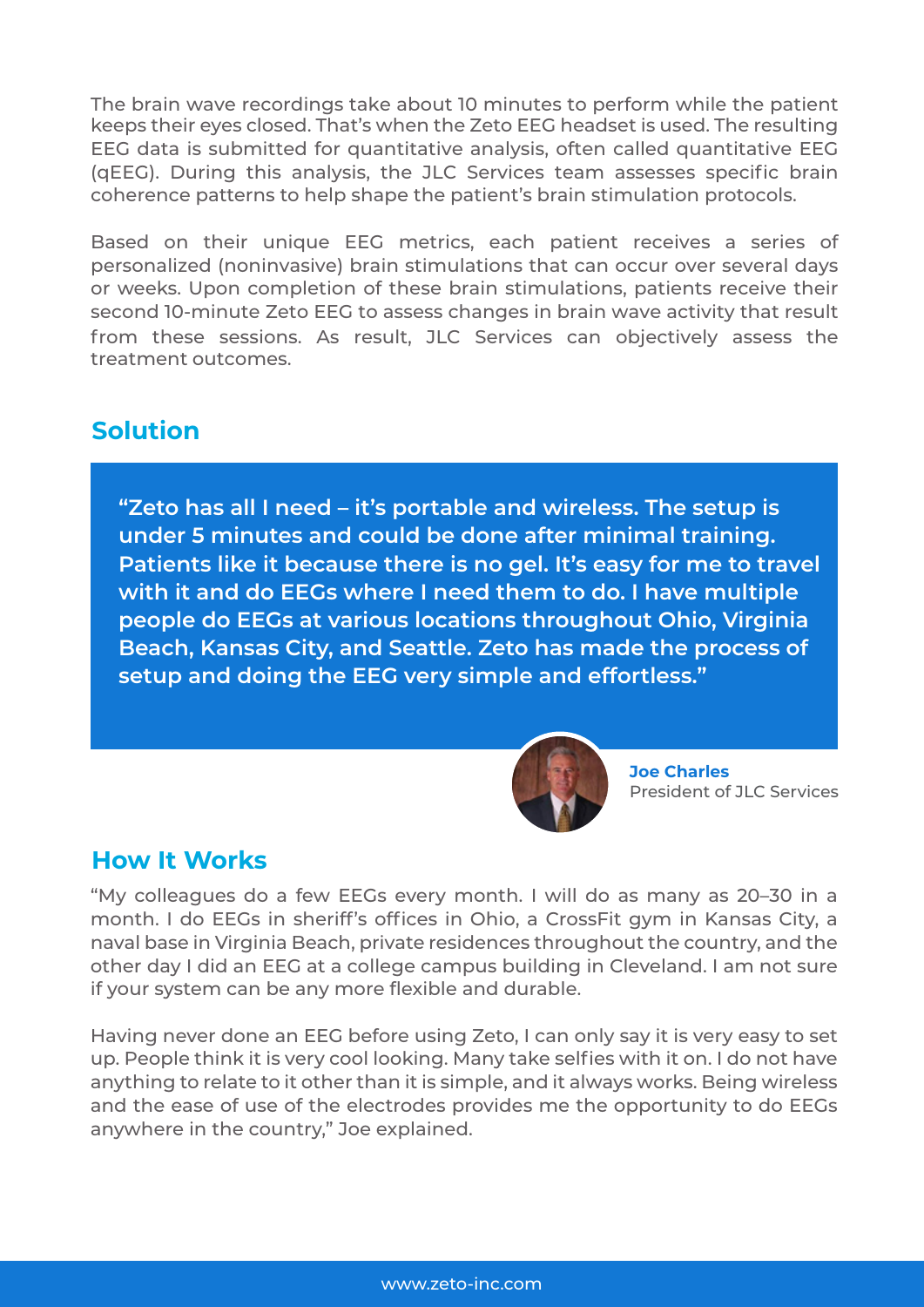## **Support**

Regarding customer support, Joe stated, "Zeto's support team is by far one of the best I have ever worked with. In my 30-plus years of working with IT support teams, yours is phenomenal to work with.

When I call for support, which 99.9% is user error on my part, someone from your support team always answers the phone and helps solve the issue. It is great to work with a company that understands customer service, and support is not to be done via voicemail or email but having someone actually answer the phone is really extraordinary.

It is not just Zeto's support team. Everyone who I have had the pleasure to work with at Zeto over the last few years has been wonderful to work with."





# **What Patients and Staff Say after Using Zeto**

Patients or family members that see Zeto in action are impressed, especially the ones who had EEGs done before at a hospital with all the wires and paste in their hair. JLC Services has never received a complaint about Zeto. Some of the parents whose children have had to go into hospitals to get an EEG are amazed at how simple it is to use Zeto.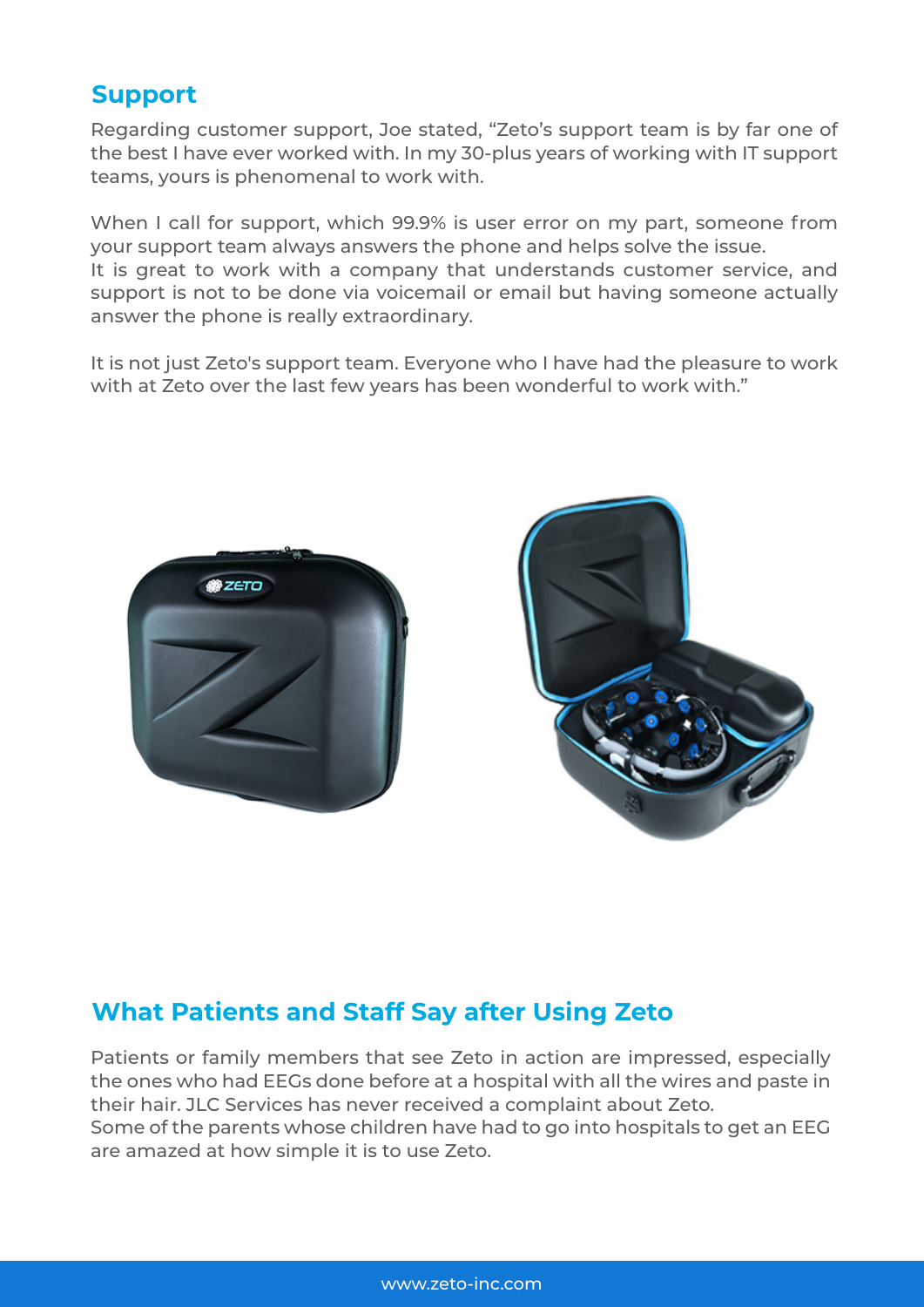## **Testimonial: Brittney, a 33-year-old from Kansas City**

"I was diagnosed with borderline personality disorder, post-traumatic stress disorder, major depressive disorder, and generalized anxiety in my early 20s. When I began this program, I had been in therapy for a decade. I have tried cognitive behavioral therapy and group therapy. I have been in and out of psychiatric hospitals for suicide attempts and suicidal ideation.

This program has brought an entirely new light to my life. Within 2 weeks of starting the program, I was able to take a job and was volunteering nearly every night for a local pumpkin patch for the kids. I have been working as a litigation paralegal, family division for 3 months now.

This program has not only allowed me to start working and dreaming again, but it's allowed me to love those around me better. I am finally feeling safe and learning to feel safe in my own body. My thoughts are clearer. I'm no longer getting as many intrusive paranoid thoughts. I can use skills better than I ever have. I hope my testimony helps you to see even just a glimpse into what this program can provide for people."



#### **Notes**

**The International Neuromodulation Society defines therapeutic neuromodulation as "the alteration of nerve activity through targeted delivery of a stimulus, such as electrical stimulation or chemical agents, to specific neurological sites in the body".**

#### **Disclaimer**

Zeto offers FDA-cleared hardware and software solutions to record clinical-grade EEG data with minimal setup needs, as detailed here: https://www.accessdata.fda.gov/cdrh\_docs/pdf17/K172735.pdf.

The decision when or where to apply Zeto EEG headset remains with the clinical service providers. Statements about clinical treatments and patient outcomes go beyond Zeto's claims, involving third-party products, or other provider-initiated interventions.

The statements made regarding brain treatment have not been evaluated by the Food and Drug Administration. The efficacy of such products has not been confirmed by FDA-approved research.

The testimonial was provided by JLC Services.